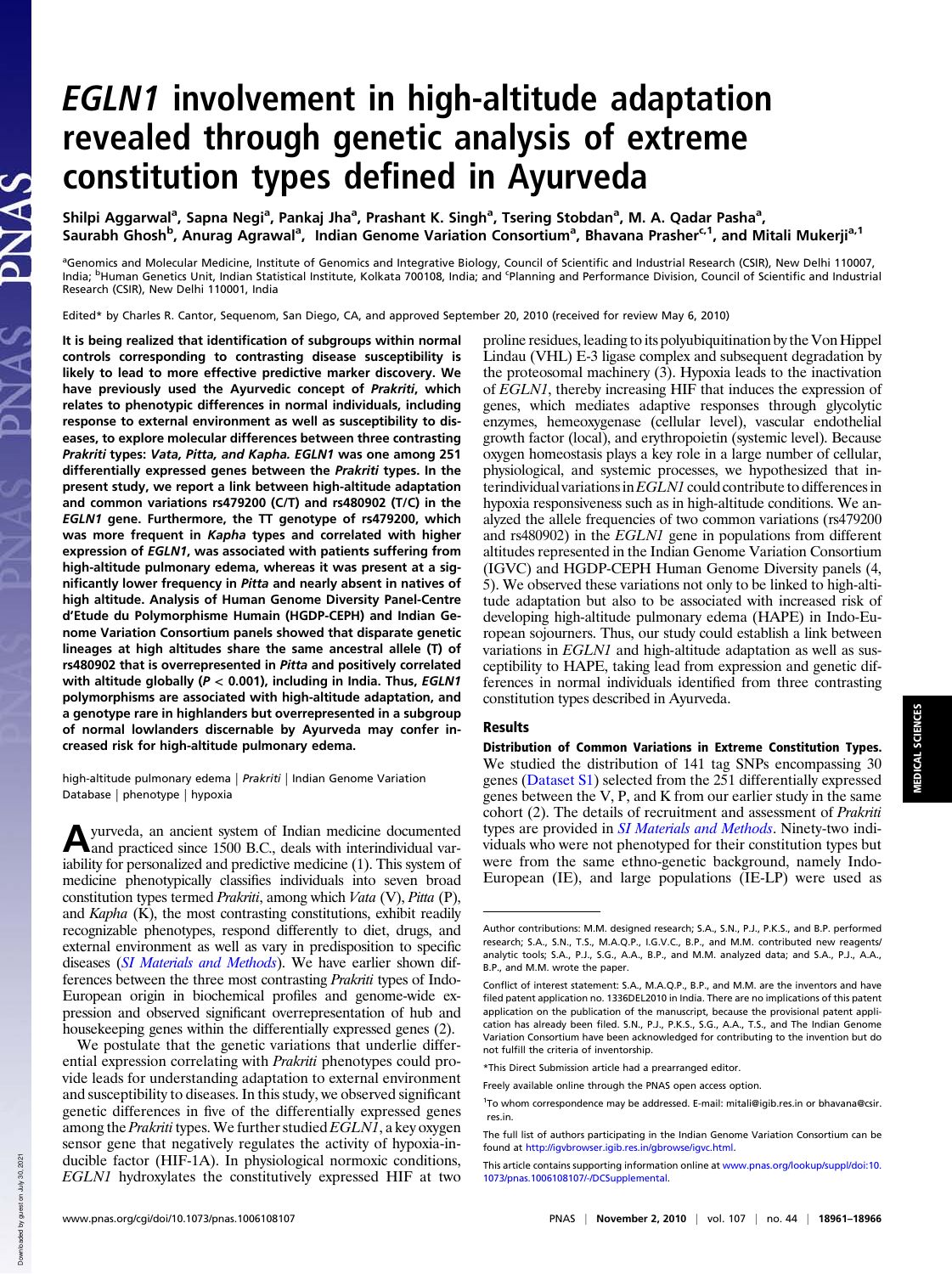heterogeneous phenotype controls (IE pool).The details of the populations are provided in Materials and Methods below. We observed that 14 SNPs from five genes (AKT3, EGLN1, FAS, FBN2, and RAD51) have significant allele frequency differences between the constitution types, even after correction for multiple testing with false-discovery rate (FDR) threshold set at 5% (Table 1). Although we had selected tag SNPs, majority of the SNPs in AKT3 were in linkage disequilibrium (LD) and were different between P and K. Allele frequencies of rs480902 and rs479200 in EGLN1 were significantly different between P and K. At the FBN2 locus, rs1435514 showed significant allele frequency difference between P and K, and at the RAD51 locus, K differed significantly from V at rs11858338, rs3092982, rs11855560, and rs12593359. At the FAS locus (rs2296603), P differed significantly from V. These differences (with the exception of RAD51) were very striking, because the alleles flip from being less frequent in one group to being more frequent in the other group. The observed genotypic differences also corroborated (except FBN2) with expression differences between the same *Prakriti* groups. Most importantly, after the constitution types were pooled, these contrasting allele frequencies were averaged out, and the pooled frequencies did not differ significantly from the IE background (Fig. 1). Further comparison of each constitution group with the IE pool revealed significant difference (FDR correction at 5%) between P and IE with respect to AKT3 (rs2220276 and rs2291409) and between V and IE with respect to RAD51 (rs11858338, rs12593359, rs11855560, and rs3092982) and INSR (rs8110533) (Table S1).

Genetic Variations in EGLN1 Correlate with Altitude in IGVC and **HGDP-CEPH Populations.** Because  $EGLN1$  is a key oxygen sensor gene, we reasoned that variations in this gene, if meaningful, might also exhibit differences in allele frequencies across populations of different geographical locations, including those residing at high altitudes. An earlier study by the IGVC had analyzed the extent of genetic relatedness and homogeneity in 55 Indian populations from diverse linguistic and ethnic lineages of different geographical regions using various population genetic measures such as population differentiation by  $F_{ST}$ , genetic distance by Nei's  $D_A$  distance, system structure, and principal component analysis (PCA), and it identified five genetically close, near homogeneous clusters (4, 6). We studied patterns of distribution of EGLN1 variations (rs480902 and rs479200) across a representative set of 24 Indian populations from the clusters described above. There was a significant difference  $(P = 4.01 \times 10^{-7})$  in the allele frequencies of rs480902 and rs479200 between Tibeto-Burman (TB) populations (TB-N-IP1 and TB-N-

SP1) residing at an altitude 3,500 m above sea level and other members (TB-NE-LP1, IE-N-IP2, and IE-NE-IP1) of the same genetic cluster but residing at low altitude (Fig. 2A and Table 2). At each of these SNPs, the alleles that were more frequent in the highaltitude populations (rs480902,  $T = 0.71$ ; rs479200,  $C = 0.71$ ) were also overrepresented in the P group (0.64 for both). The IE populations, which reside in Jammu and Kashmir, also had an overrepresentation of T allele of rs480902 (0.56) (Fig. 2B) and C allele of rs479200 (0.52) that was present in P constitution types. Given the diversity of Indian populations, these observations could also be a consequence of population stratification. We carried out a principal-component analysis of the V, P, and K cohort (Ayur) and the 24 Indian populations on a panel of 2,060 unlinked SNPs to investigate potential inflation of the odds ratio (OR) because of population stratification. ANOVA did not reveal any differences in the Ayur samples with IE populations of North India, and no V, P, or K individuals clustered with high-altitude populations (Fig. S1). The TB populations at high altitude also did not differ from members of the same linguistic background or genetic cluster as revealed by principal component analysis, but they differed significantly at the EGLN1 locus with respect to the altitude (Table 2 and Fig. S1). The T allele of rs480902 associated with high altitude is found at high frequency (0.71) in the outgroup African population (OG-W-IP) residing in India. This population, called Siddi, are descendants from Bantu-speaking parts of East Africa (7). We also observed a conservation of LD between rs479200 and rs480902 across all of the populations (Fig. S2).

We further analyzed the EGLN1 gene in the HGDP-CEPH Human Genome Diversity Panel that has sampled populations from various geographical locations all around the world (5). We determined the altitudes from Google earth based on the reported latitude and longitude of each population in the HGDP-CEPH panel (Tables S2 and S3). From a genome-wide study on the Illumina 650K array platform (8), the genotype for SNPs of EGLN1 were retrieved for all of the HGDP-CEPH populations (http://hgdp.uchicago.edu/cgi-bin/gbrowse/HGDP/). We observed a significant correlation ( $P < 0.01$ ) of allele frequencies of four SNPs (rs973252, rs480902, rs2808611, and rs2808614) with altitude, irrespective of genetic relatedness between the populations (Figs. 2C and 3A and Table 3). However, there were two populations, Burusho and Kalash, that, although they reside at very high altitudes, had underrepresentation of the EGLN1 alleles that were associated with other high-altitude populations. These SNPs that were positively correlated with altitude span a region of ∼29 kb in the first intron of the EGLN1 gene and map to the

| Table 1. SNPs that show significant difference between the constitution types after FDR correction for multiple testing set at |
|--------------------------------------------------------------------------------------------------------------------------------|
| a threshold of significance ( $P < 0.05$ )                                                                                     |

| Comparison   |            |           |             |                      |        |             |             |          |
|--------------|------------|-----------|-------------|----------------------|--------|-------------|-------------|----------|
|              |            |           | Expression  | allele frequency     |        | Allele      | Allele      |          |
| Gene         | <b>SNP</b> | Variation | differences | $(1 \text{ vs. } 2)$ | Allele | frequency 1 | frequency 2 | P value  |
| AKT3         | rs2345994  | CT        | $K +$       | <b>PvsK</b>          | C      | 0.28        | 0.58        | 9.21E-04 |
| AKT3         | rs6672195  | CЛ        | $K +$       | PvsK                 | C      | 0.28        | 0.58        | 9.21E-04 |
| AKT3         | rs4590656  | T/C       | $K +$       | <b>PvsK</b>          | т      | 0.28        | 0.58        | 9.21E-04 |
| AKT3         | rs1973284  | G/A       | $K +$       | <b>PvsK</b>          | G      | 0.28        | 0.61        | 2.45E-04 |
| AKT3         | rs2220276  | T/A       | $K +$       | <b>PvsK</b>          | т      | 0.26        | 0.61        | 1.10E-04 |
| AKT3         | rs2291409  | A/G       | $K +$       | <b>PvsK</b>          | А      | 0.26        | 0.61        | 1.10E-04 |
| <b>EGLN1</b> | rs480902   | T/C       | P-          | <b>PvsK</b>          | т      | 0.64        | 0.31        | 4.55E-04 |
| EGLN1        | rs479200   | CЛ        | P-          | <b>PvsK</b>          | т      | 0.36        | 0.71        | 2.17E-04 |
| FAS          | rs2296603  | T/C       | $P+$        | VvsP                 | т      | 0.35        | 0.64        | 1.41E-03 |
| FBN2         | rs1435514  | T/C       | $V_{+}$     | <b>PvsK</b>          | C      | 0.76        | 0.45        | 7.66E-04 |
| RAD51        | rs11855560 | T/C       | $V +$       | KvsV                 | т      | 0.32        | 0.08        | 7.77E-04 |
| RAD51        | rs11858338 | G/A       | $V +$       | KvsV                 | А      | 0.61        | 0.87        | 5.68E-04 |
| RAD51        | rs12593359 | T/G       | $V +$       | KvsV                 | т      | 0.39        | 0.13        | 5.68E-04 |
| RAD51        | rs3092982  | C/G       | $V +$       | KvsV                 | C      | 0.39        | 0.11        | 2.24E-04 |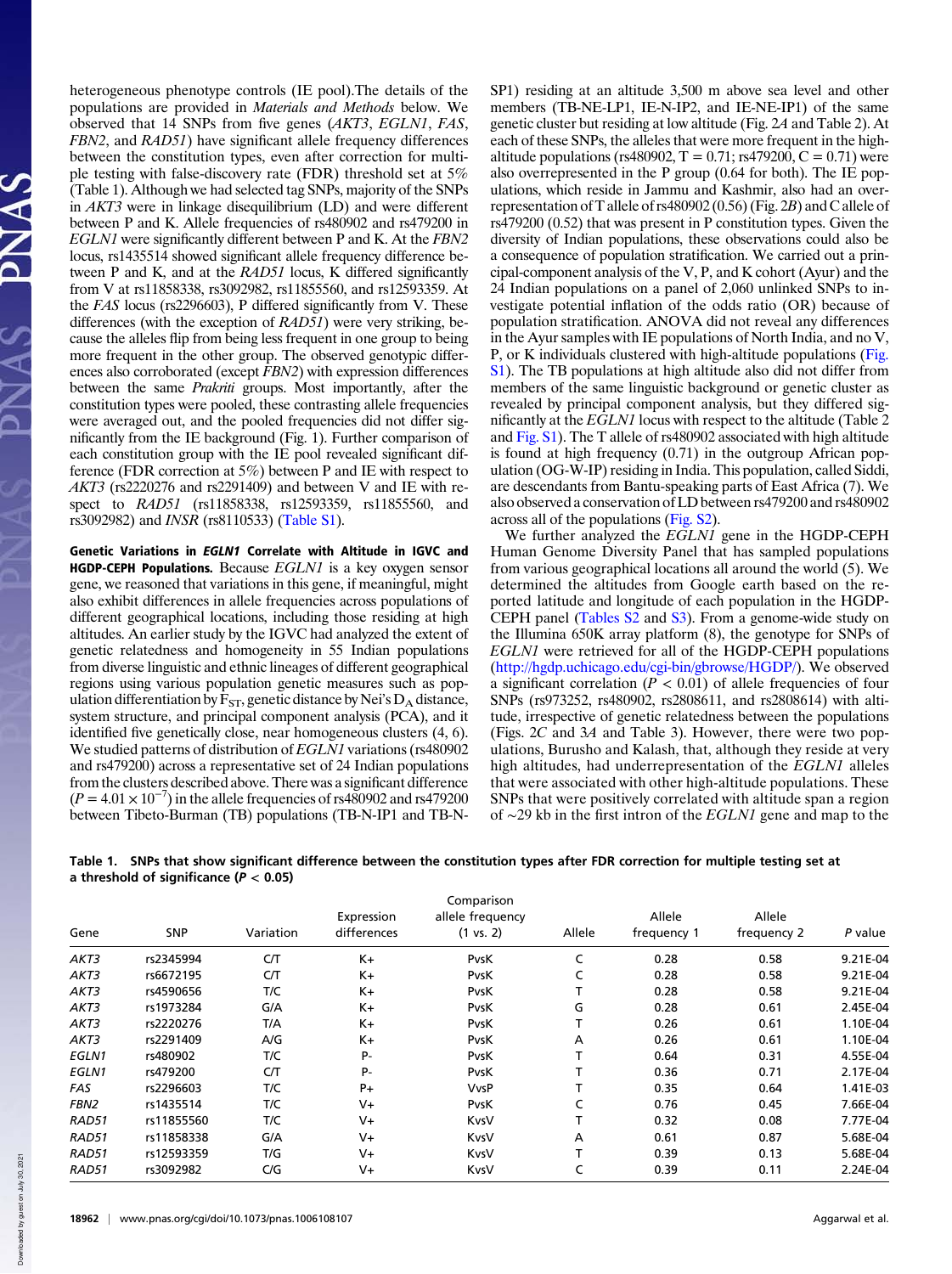

Fig. 1. Representation of allele frequencies of common variations among extreme constitution types. A representative set of SNPs that shows significant difference between the constitution types Kapha (K), Pitta (P), Vata (V), and differences from the V, P, and K/IE pool are depicted. The gene and SNP with the alleles are given in each panel. IE represents individuals with heterogeneous phenotypes from Indo-European populations, and V, P, and K represent individuals of different constitution types pooled into a single group.

same region that revealed differences in the Indian population with respect to altitude, and they also differed between the constitution types (Fig. S3). The T allele of the SNP rs480902 (also included in the 650K Illumina array) was highly correlated with altitude (Kendall's rank correlation:  $P < 0.001$ ;  $\tau =$ 

0.2903123). This allele, although associated with high altitude, is found in all HGDP-CEPH populations, and it had higher frequencies predominantly in sub-Saharan Africa (Fig. 3B). In majority of the European populations, the C allele of rs480902 was more frequent (Fig. 3B).



Fig. 2. Distribution of T allele frequency of rs480902 in diverse IGVC and HGDP-CEPH populations from different altitudes. (A) Frequency in the 24 IGV populations and their altitude. (B) Spatial frequency map of rs480902 in IGV populations. The color gradient below the map depicts the range of observed frequency of the T allele from minimum to maximum. (C) Frequency distribution in the HGDP-CEPH panel of 52 populations along with their altitudes. Diverse continental populations residing at high altitudes selectively retain the ancestral T allele.

Down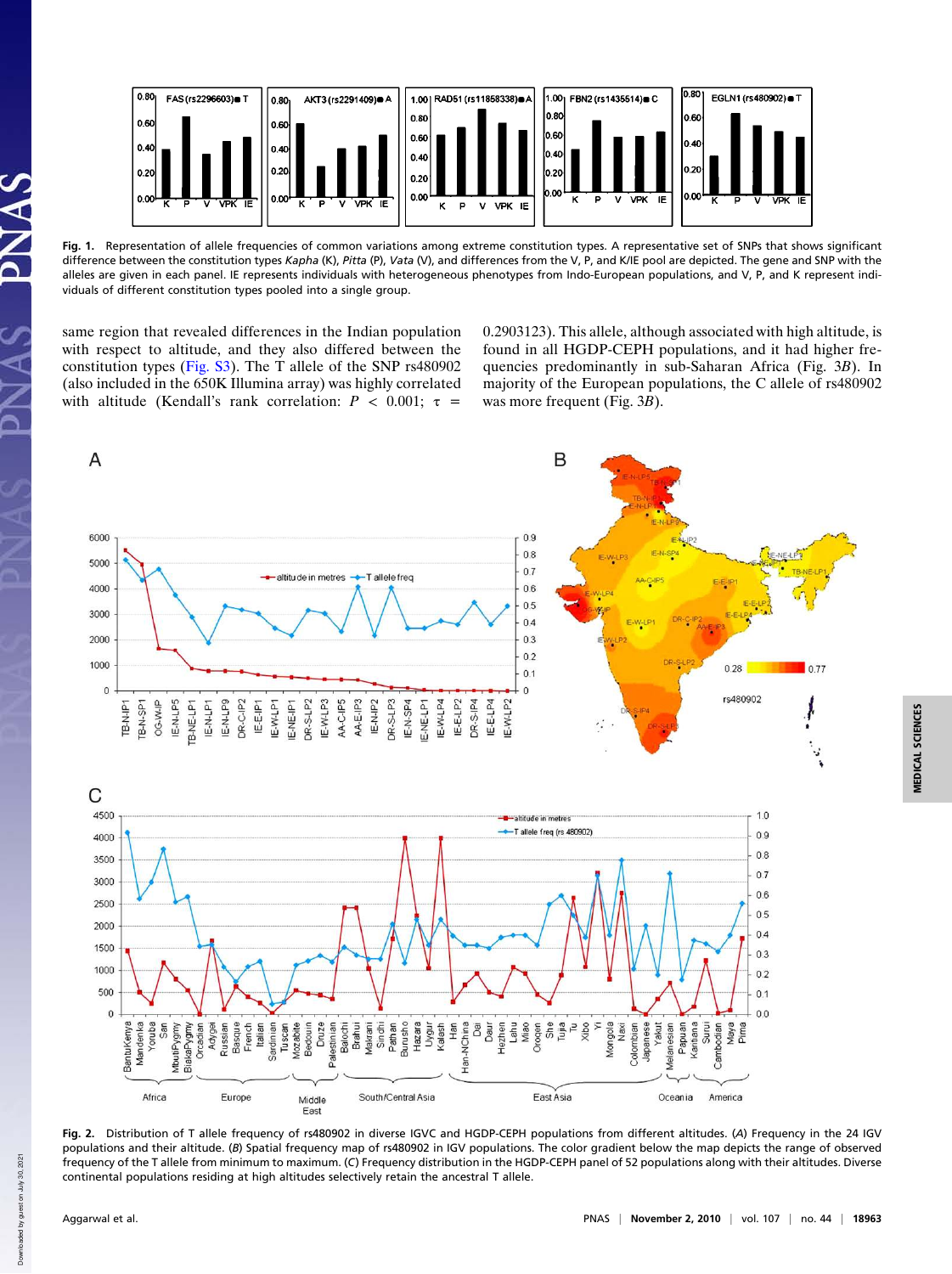Table 2. Comparison of allele frequency of EGLN1 SNPs between Indian populations of the same genetic cluster residing at high and low altitudes

|            |        | Allele frequency |              |                       |
|------------|--------|------------------|--------------|-----------------------|
| <b>SNP</b> | Allele | High altitude    | Low altitude | P value: high vs. low |
| rs480902   |        | 0.71             | 0.36         | 4.01E-07              |
| rs479200   |        | 0.71             | 0.36         | 4.01E-07              |

Association of Common Variations in the EGLN1 Gene with HAPE. At the genetic level, K differed significantly from P and V with respect to two SNPs, rs480902 and rs479200, that span an ∼12-kb region in the first intron of the EGLN1 gene. Compared with the TC and CC genotypes at rs479200, the TT genotype that was overrepresented in K also had significantly higher expression of EGLN1 (one-tailed t test; P value = 0.017) (Fig. 4A). Because higher expression of EGLN1 is inversely correlated to HIF activity, we hypothesized that individuals with genotypes associated with high EGLN1 expression may not be able to perform well under hypoxic conditions. To test this hypothesis, we studied a cohort of IE sojourners to high altitudes who suffered from HAPE as well as natives of that high-altitude region. Interestingly, the TT genotype of rs479200 that was associated with higher expression of EGLN1 in the K constitution had a significantly higher frequency (0.44) in HAPE patients compared with natives (0.05) of the high altitude (Fig.  $4B$ ). In addition, the frequency of C allele of rs480902 and the T allele of rs479200 (0.63 and 0.64, respectively) in HAPE patients was similar to K type (0.69 and 0.71). The alleles associated with the K constitution were significantly



Fig. 3. Allele frequency distribution of rs480902 in HGDP-CEPH populations. (A) Correlation of T allele frequency of rs480902 with increasing altitude ( $R^2$  = 0.1056) in HGDP-CEPH populations. (B) Spatial frequency map of rs480902 in the HGDP-CEPH populations retrieved from the HGDP selection browser. Frequencies of the ancestral T allele that is predominantly present in populations residing at high altitude and the derived C allele are represented by dark and light shades, respectively.

underrepresented in P constitution (0.36 and 0.36) as well as the natives (0.28 and 0.21) of high altitude (Fig. 4C and Table S4). After V, P, and K were pooled, both the SNPs assumed an allele frequency similar to IE population, and their frequency difference from HAPE patients was also not apparent.

## **Discussion**

Interindividual differences in susceptibility to diseases and response to environment and drugs are, to a large extent determined by genomic variations. A large fraction of these variations could be a consequence of population history, drift, or adaptation to spatially varying selective pressures such as diet and climate. However, given the large amount of variations in an individual's genome, linking these to a phenotype is an extremely challenging task. According to Ayurveda, response to external environment (diet, weather, lifestyle, stress, and drugs), susceptibility, and progression of disease are largely determined by an individual's basic constitution (*Prakriti*), which can be phenotypically analyzed (1, 2). Therefore, classifying normal individuals based on Ayurveda constitution types may also allow us to identify meaningful phenotype to genotype links. Our earlier observations revealed significant differences in biochemical parameters and gene expression between the three contrasting Prakriti types of IE origin identified using phenotyping methods of Ayurveda (2). Here, we show significant differences in allele frequencies of common variations in five genes (FAS, AKT3, FBN2, EGLN1, and RAD51) between the *Prakriti* groups in the same study population described earlier. After the V, P, and K samples were pooled, these SNPs assumed a frequency similar to the background population. We hypothesized that these variations, which are linked to Prakriti groups that are differently predisposed to diseases, may lead us to identification of predictive markers for differential responsiveness to disease and environment.

As a proof of concept, we studied EGLN1 because it plays a key role in oxygen homeostasis and is also believed to be a target of many pharmacological interventions that aim to stabilize HIF or lower HIF activity (9–11). Although variations in genes of pathways related to hypoxia, such as HIF-1, endothelial function, and vascular remodeling, have been studied (12–17), none of the studies so far have reported polymorphisms linked to EGLN1 in high-altitude adaptation. We analyzed the allele frequencies of EGLN1 polymorphisms that differed between the constitution types in populations residing at different altitudes as well as in

Table 3. Correlation of frequency of EGLN1 SNPs with altitude in the HGDP-CEPH Human Genome Diversity Panel

| SNP       | Allele | Correlation value $(\tau)$ | P value  |
|-----------|--------|----------------------------|----------|
| rs973252  | А      | 0.2305814                  | 0.008664 |
| rs480902  | т      | 0.2903123                  | 0.001337 |
| rs519504  | А      | $-0.05634704$              | 0.2853   |
| rs545937  | т      | $-0.05466884$              | 0.2908   |
| rs2808611 | G      | 0.2271038                  | 0.009633 |
| rs2808614 | G      | 0.2184982                  | 0.01191  |
| rs7542797 | C      | $-0.1412878$               | 0.07377  |
| rs1622146 |        | $-0.06183828$              | 0.2631   |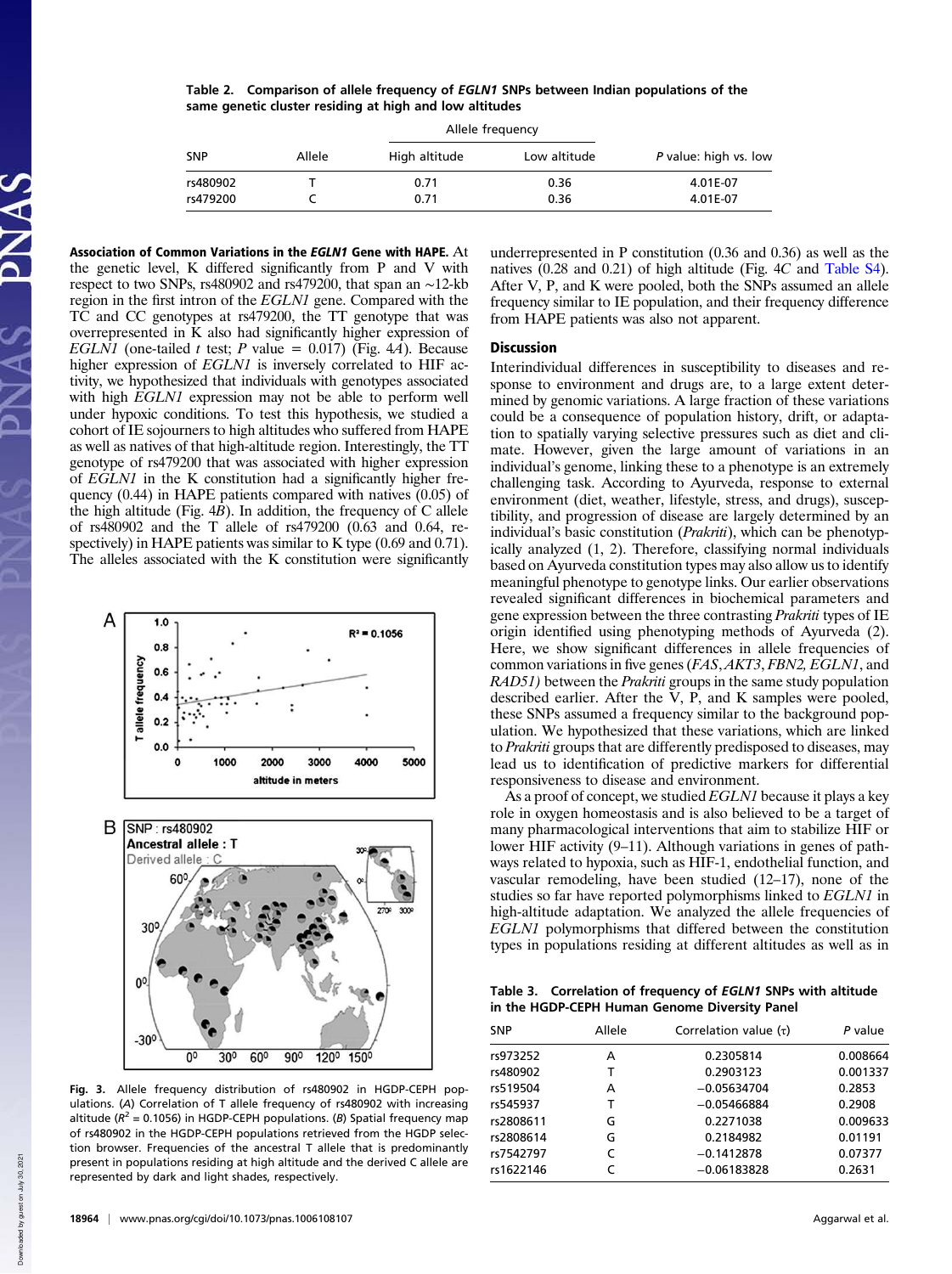

Fig. 4. Correlation between EGLN1 genotypes of rs479200 and expression and the association of TT genotype and the T allele with HAPE. (A) Box plot representing ΔCT values of gene expression of EGLN1 by RT-PCR in TT, TC, and CC genotypes of rs479200 in Ayurveda samples. (B) Frequency of TT genotype of rs479200 in different constitution types (K, P, and V), VPK, IE, natives of high altitude, and patients of HAPE. (C) Frequency of T allele of rs479200 in different constitution types (K, P, and V), VPK, IE, natives of high altitude, and patients of HAPE. Fisher's exact test was performed for association analysis of EGLN1 SNP rs479200 between different controls and HAPE. The numbers over each of the bars represent the P values of comparison of each group with HAPE.

subjects who develop HAPE, a condition that normally occurs in unacclimated sojourners at altitudes above 2,500 m and accounts for most of the deaths caused by altitude sickness (18). Analysis of 24 diverse Indian populations revealed that TB populations residing at high altitudes had a significantly higher frequency of T allele of rs480902 and C allele of rs479200 (overrepresented in P constitution types) compared with populations that resided at low altitude but were from the same genetic cluster. Our observation in Indian population was further corroborated with the analysis of the HGDP-CEPH panel, which showed that disparate genetic lineages at high altitude share the same ancestral allele (T) of rs480902. This indicates a selection for retention of an ancestral physiological adaptation at high altitudes, except for in populations Kalash and Burusho, which seem to have acquired adaptation to high altitude through a different mechanism. These populations have inhabited the high altitude much more recently compared with the Tibetan and Andean Highlanders (19). It would be interesting to further explore this finding.

The role of *EGLN1* in high-altitude adaptation is further substantiated by the presence of higher frequencies of T allele and TT genotypes of rs479200 in IE sojourners who develop HAPE. The TT genotype, corresponding to higher gene expression of EGLN1, is overrepresented in K and rare in natives and P, which raises the possibility that K may have a higher risk of HAPE and P Prakriti could be more protected. The comparison of sojourners who develop HAPE with healthy individuals of same genetic background (IE pool) did not reveal significant differences. This could be because IE pool is comprised of heterogeneous constitution types, and in the absence of phenotypic stratification, the effect of these variations are masked. Although a cohort of companions of IE sojourners that did not develop HAPE on multiple ascents would have been of much interest, such a cohort was not accessible because of highly sensitive military areas.

Interestingly, Ayurveda assigns Prakriti not only to humans but also to environment and food, and it makes specific mention of adaptation as well as dietary and lifestyle recommendations based on one's *Prakriti* for achieving healthy balance. An interpretation of our results that P constitution is more protected at high altitudes would be consistent with the Ayurvedic school of thought that considers mountains mainly as K and V dominant regions (SI Materials and Methods), and therefore, there would be higher prevalence of K and V diseases.

EGLN1 gene, owing to its important function as an oxygen sensor, is relevant to the human hypoxic response, both at high altitude in hypoxic conditions or in cellular hypoxia. Furthermore, EGLN1 is being considered as an important pharmacological target. Therefore, it is important to study EGLN1 variations in diseases and drug response, where cellular hypoxia is implicated in pathogenesis. The SNPs that are associated with high-altitude adaptation, both in the Indian study as well as in the global populations, encompass the first intron of the EGLN1 gene. This region is highly conserved and harbors a segmental duplication as well as conserved DNA regulatory elements (Fig. S3). Functional characterization of this region would provide insights into mechanisms of regulation of the EGLN1 gene.

## Conclusion

Our study shows that expression and genetic analysis of healthy individuals phenotyped using the principles of Ayurveda could uncover genetic variations that are associated with adaptation to external environment and susceptibility to diseases.We show, through genetic analysis, that two contrasting constitutions within nondiseased normals derived from the same genetic background differ both at the expression and genetic level with respect to the EGLN1 gene, and these differences are linked to high-altitude adaptation and susceptibility to HAPE. Our work further suggests that variations in the hypoxia response pathway are common in most of the world population and could attain different allele frequencies as a consequence of positive selection.

The involvement of the *EGLN1* gene in high-altitude adaptation in Tibetan highlanders has been shown by two independent groups using whole-genome approaches while our manuscript was under review (20–22).

## Materials and Methods

Study Subjects. The study was carried out in four different cohorts of samples that are described in detail in SI Materials and Methods. Briefly, the samples comprised of (i) 96 individuals of extreme constitution types V (39), P (29), and K (28) identified from an initial phenotyping of 850 volunteers on the basis of Ayurveda methods and recruited in our earlier study (2) and (ii) 552 samples from 24 diverse Indian populations from the existing panel of IGVC (6). These include 92 heterogeneous phenotype controls (IE pool) from IE North Indian large populations (size>10million). Our earlier study on Indian GenomeVariation thathad sampled diverse populations from different linguistic, geographical, and ethnic background revealed five near homogeneous genetic clusters, where IE large population from Northern India was one of the clusters (4, 6). (iii) Additionally, the samples included 96 unrelated HAPE patients from IE background and (iv) 96 samples of unrelated natives of Leh recruited through Sonam Norboo Memorial (SNM) Hospital, Leh (altitude, ∼3,500 m), Jammu, and Kashmir, India (17).

Genetic and Expression Analysis. A total of 158 SNPs from 30 genes that exhibited expression differences in our earlier study (SI Materials and Methods and Dataset S1) and 2,060 SNPS that were used for population stratification were genotyped in V, P, and K samples as well as the IGVC panel (http:// igvbrowser.igib.res.in) using Illumina Bead Array platform (SI Materials and Methods). Genotyping of rs480902 and rs479200 on HAPE samples and natives was carried out using single base primer extension assay (SNaPSHOT ddNTP Primer extension kit; Applied Biosystems) on an ABI Prism 3100 Genetic Analyzer. The genotype data on EGLN1 SNPs from 52 populations were retrieved from HGDP selection browser (http://hgdp.uchicago.edu/cgi-bin/ gbrowse/HGDP/). Relative expression of EGLN1 between the constitution types was measured by real-time quantitative (TaqMan) PCR using two genes, ASAH1 and MAN1A1, as internal control (details in SI Materials and Methods).

Down